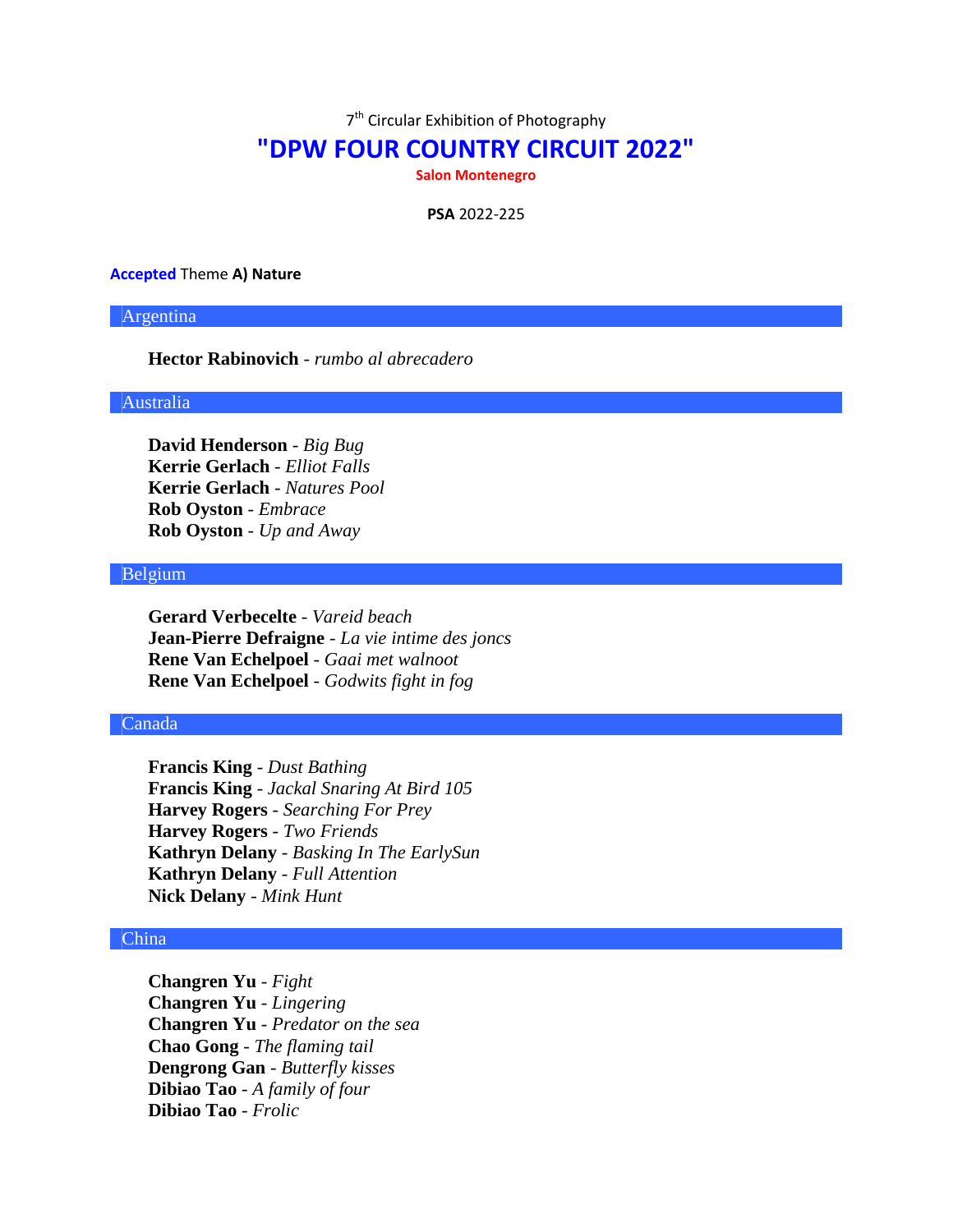**Dibiao Tao** - *Poised* **Dongfeng Hu** - *Cranes scream* **Dongfeng Hu** - *Cranes scream in the snow* **Dongfeng Hu** - *My baby* **Guizhong Guo** - *Fly wing to wing* **Guizhong Guo** - *Prey* **Guizhong Guo** - *The fledgling spreading wings* **Guomei Yang** - *Majestic elks at rising sun* **Guomei Yang** - *Waterside warm spring* **Jiangchuan Tong** - *Catch fish* **Jiangchuan Tong** - *Compete for prey* **Jiangchuan Tong** - *Return home* **Jurong Yu** - *Flowing clouds* **Jurong Yu** - *Love Me If You DareMelody* **Kebin Li** - *Hard strike* **Kebin Li** - *On the branch* **Li Cui** - *flowers in Plateau* **Li Cui** - *flowers under mountain* **Li Cui** - *starry sky* **Li Cui** - *swans lake* **Limin Wang** - *Beach Forest* **Limin Wang** - *love* **Limin Wang** - *tree on beach* **Min Li** - *tender family 11* **Que Tan** - *Elves in Natural World 10* **Que Tan** - *Flying Birds 2* **Shihai Shao** - *Natural World 11* **Yiliang Yang** - *Naughty Penguins 6* **Yongjiang Zhang** - *Mountain colors*

# Cyprus

**Thanasis Hadjipavlou** - *Snowy white*

### England

**Charles Ashton** - *Surfacing* **Charles Ashton** - *Swan Portrait* **jennifer margaret webster** - *Jelly Fish 1*

### Finland

**Juha Jokinen** - *Mirror image of bear 1* **Juha Jokinen** - *Wading Bird* **Timo Valpasvuo** - *OBSERVANT*

#### France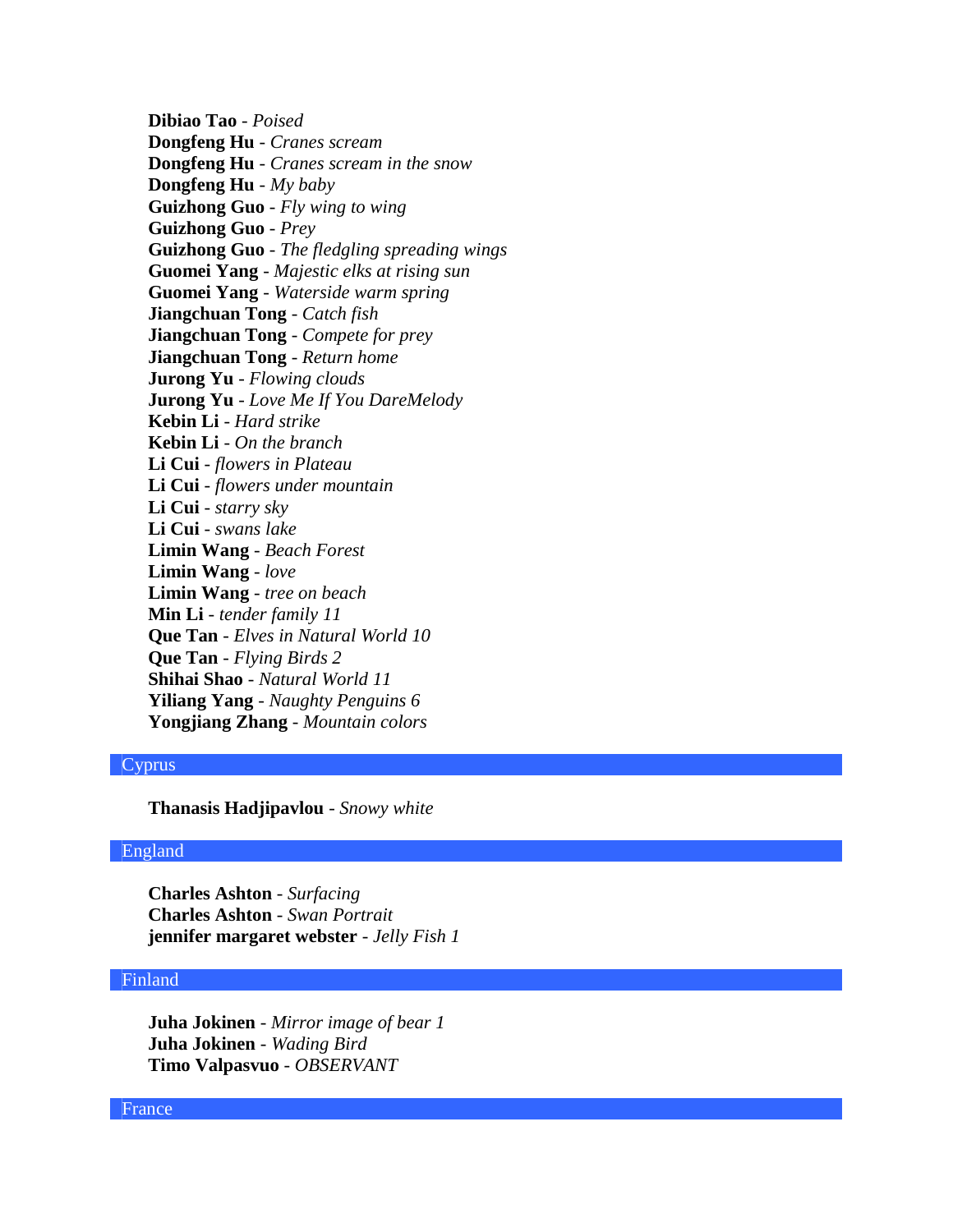# **JACKY DUMANGIN** - *CHEZ-MOI*

#### **Germany**

**Herdis Halvas-Nielsen** - *Jumping over the water* **Mona Moraht** - *ground squirrel* **Mona Moraht** - *headland*

### Hong Kong

**Arnaldo Paulo Che** - *Wildebeest crossing the river 1* **Ching Ching Chan** - *Hunter 002* **Ching Ching Chan** - *Jelly Sweetheart* **DIANA CHAN** - *Mantis and Water Droplets* **VOON WAH WONG** - *Black capped Kingfisher 02* **VOON WAH WONG** - *brown bear* **VOON WAH WONG** - *Eagle flying 01*

#### India

**Narendra Kumar Pandey** - *BRAHMINI KITE CATCH* **Narendra Kumar Pandey** - *FRAMED* **santosh bade** - *pain in the mating* **santosh bade** - *wife shouting*

# Indonesia

**ajar setiadi** - *Chameleon and mantis 7963* **Anges van der Logt** - *Proboscis monkey* **Anges van der Logt** - *Sunrays in the forest* **D Agung Krisprimandoyo** - *Harimau Putih* **Jioe kian min** - *alien moss mantis 001* **Jioe kian min** - *begging* **Jioe kian min** - *caught 002* **Jioe kian min** - *save yourself*

#### Iran

**Abbas Haji Hosain Kalantar** - *Playful squirrel* **Abbas Haji Hosain Kalantar** - *Quebec Habitat* **Mirali Parandak** - *Fox tongue* **Mohammad Esteki** - *esferjan* **Mohammad Esteki** - *onlyin the galaxy* **Seyed Reza Javadi** - *Black tern* **Seyed Reza Javadi** - *glossy lbis*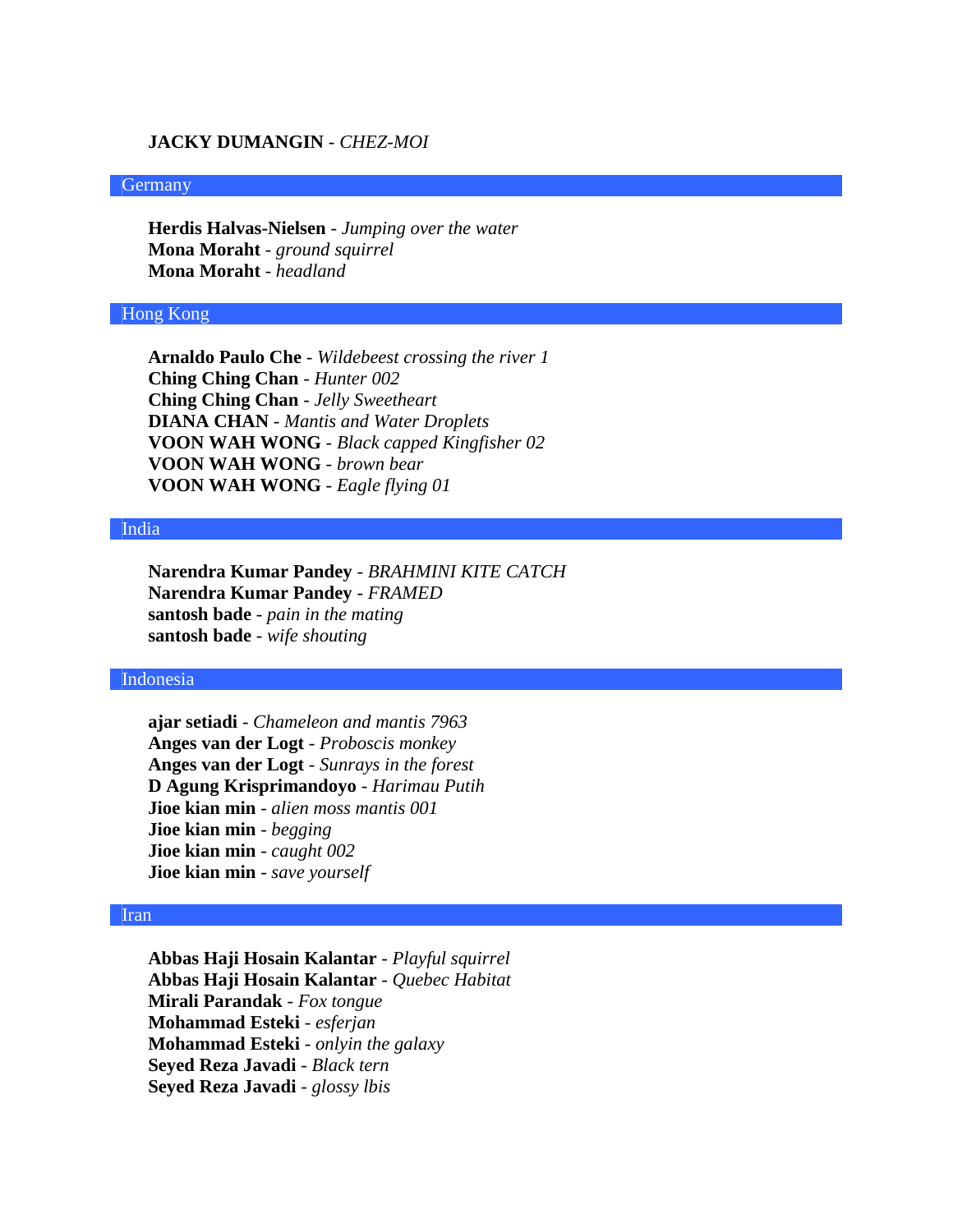# Italy

### **ivana sancandi** - *Contrast*

### Malaysia

**Edwin Ong Wee Kee** - *Love Is Around* **Edwin Ong Wee Kee** - *Mushroom Cloud* **Hsiang Hui Sylvester Wong** - *Lake Tekapo 025* **Hsiang Hui Sylvester Wong** - *Yeliu 031* **Yeokkian Jenn Koh** - *Assassin fly in action 530* **Yeokkian Jenn Koh** - *Strggle for survival*

### Serbia

**Borislav Milovanovic** - *Little One* **Borislav Milovanovic** - *Simply white 2* **Vojislav Pesterac** - *Planina 7783*

#### South Korea

**hagwoo nam** - *A secret garden* **hagwoo nam** - *Motherly love*

#### Taiwan

**CHIDI CHEN** - *Boar Rocks*

# USA

**Donna Hom** - *A Happy Fly* **Donna Hom** - *Rising to the Top* **Donna Hom** - *Symmetry of the Nature* **Jie Fischer** - *The frozen world26* **Jingru Luo** - *Haibg* **Jingru Luo** - *QQMM* **Jingru Luo** - *TXW* **Jingru Luo** - *Ydfq* **Kevin Bacher** - *Eruption of Stars* **Lillian Roberts** - *Baboon Infant Riding 2021 01* **Lillian Roberts** - *WF Bee Eater Toys w Prey* **SHIRLEY TRINH** - *Autumn at Palouse* **Terry Dickerson** - *GBH Tiptoe*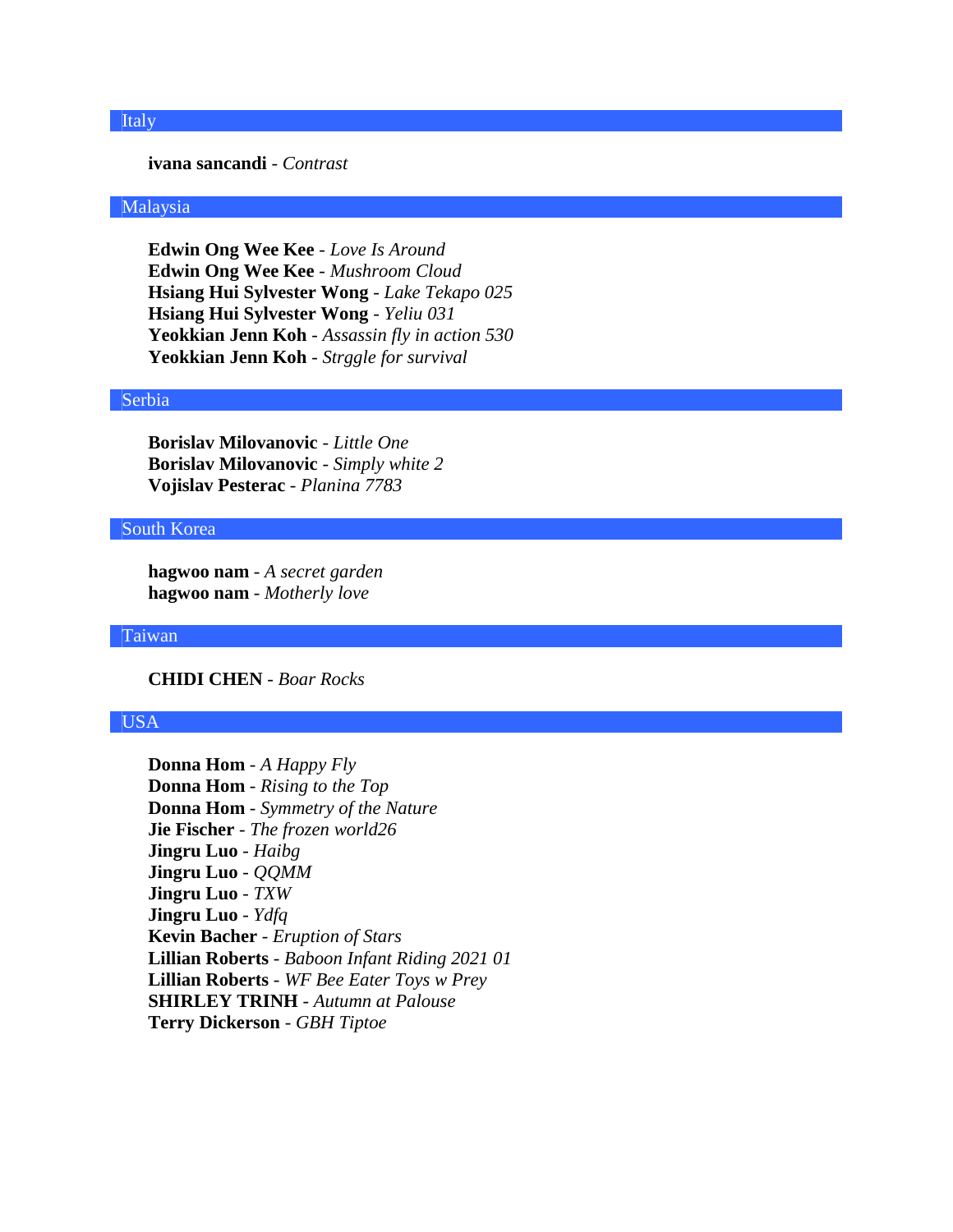7<sup>th</sup> Circular Exhibition of Photography

# **"DPW FOUR COUNTRY CIRCUIT 2022"**

**Salon Montenegro**

**PSA** 2022-225

#### **Accepted** Theme **B) Woman**

#### Belgium

**Francis Nicoll** - *Roxanne* **Jean-Pierre Defraigne** - *La danseuse du Mwami*

### Canada

**Harvey Rogers** - *Lisa With Sword* **Harvey Rogers** - *Wondering*

#### China

**Dongdong Xu** - *girl with long hair* **Dongdong Xu** - *Imprison* **Dongdong Xu** - *seed* **Dongdong Xu** - *Shine* **Dongfeng Hu** - *Village Cheongsam Show* **Guizhong Guo** - *Elderly woman* **Hanxin Li** - *Beauty* **Hanxin Li** - *Beauty in period of Republic* **Hanxin Li** - *Bride-to-be* **Jiangbin Chang** - *Tibetan woman collecting cow dung* **Jiangchuan Tong** - *Friend* **Jiangchuan Tong** - *Streams and tea ceremonies* **Jiangchuan Tong** - *The goddess of the peacock* **Jurong Yu** - *Life in Daliangshan 20* **Ming Liu** - *Pretty girl in fall* **Ping Xu** - *Skilled birdcage weaving artists* **Shaoning Liu** - *Glance back* **Shaoning Liu** - *Mother* **Xiaoping Chen** - *Paper Making* **Xiaoping Chen** - *Woman in Town* **Xinglong He** - *classy girl* **Xinglong He** - *Elegant girl* **Xinglong He** - *Shy girl* **Yaping Ma** - *Music lingered in the air* **Yichi Wang** - *Pilgrimage road* **Yichi Wang** - *Wild*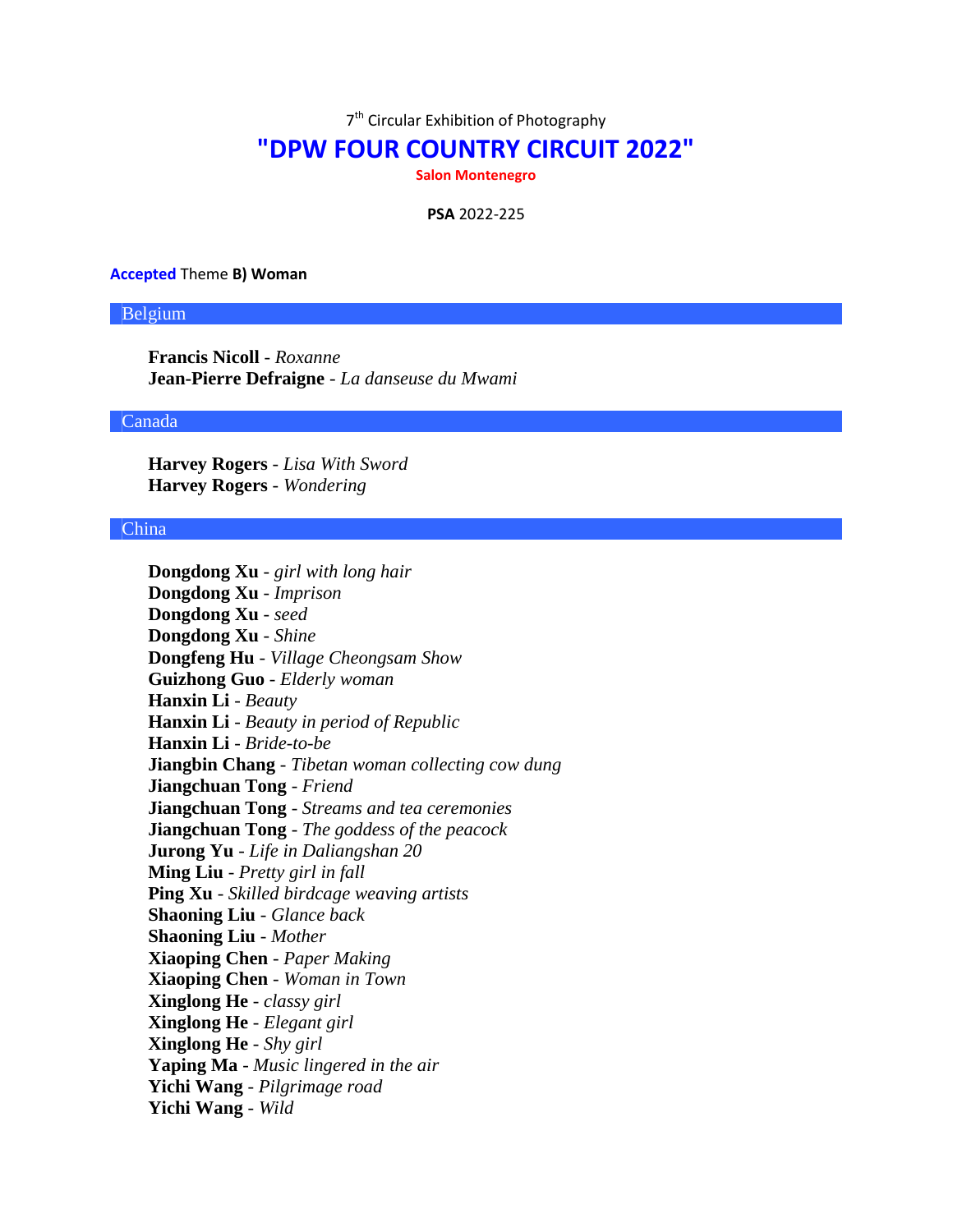**Yongquan Cao** - *The Beauty* **Yongquan Cao** - *The Fisher Maiden 1*

#### Cyprus

**GEORGE YIALLOURIS** - *GINGER DOLL 02* **GEORGE YIALLOURIS** - *LOUNTZA BY ASKAS* **Thanasis Hadjipavlou** - *Owning her uniqueness*

#### England

**Charles Ashton** - *The Ambulance Driver* **jennifer margaret webster** - *Great Expectations*

#### Finland

**Juha Jokinen** - *Shape 1*

France

## **JACKY DUMANGIN** - *CLAUDETTE*

**Germany** 

**Herdis Halvas-Nielsen** - *Tai Chi* **Manfred Kluger** - *a natural beauty-3* **Manfred Kluger** - *lets dance-2*

Hong Kong

**Arnaldo Paulo Che** - *A long red dress 1* **Arnaldo Paulo Che** - *Grazing 4* **Arnaldo Paulo Che** - *Old woman with rattan basket 1* **Arnaldo Paulo Che** - *Pray 3* **Ching Ching Chan** - *Lady In Red* **Ching Ching Chan** - *Twins Dance 02* **Ching Ching Chan** - *Vague Beauty* **VOON WAH WONG** - *Tibetan 28* **VOON WAH WONG** - *Tibetan 63*

### Hungary

**Zoltan Lokos** - *Girls* **Zoltan Lokos** - *Old door* **Zoltan Lokos** - *Romantic woman*

#### India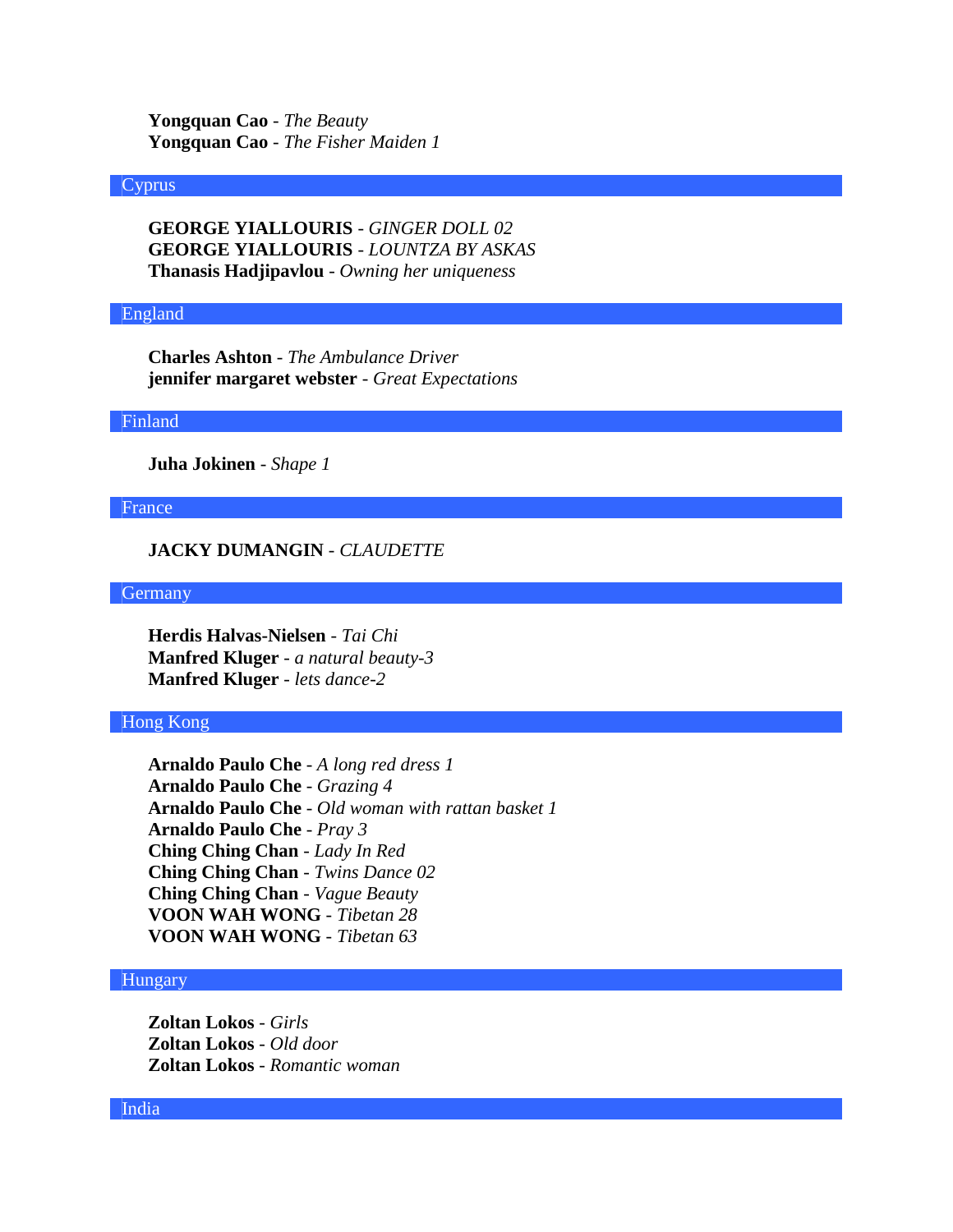**santosh bade** - *Angry young woman* **santosh bade** - *honesty*

# Indonesia

**ajar setiadi** - *Princes potrait 2* **ajar setiadi** - *Princes potrait 4* **ajar setiadi** - *Princes sister potrait* **Anges van der Logt** - *After the performance* **Anges van der Logt** - *Ngarot girl in the dooropening* **D Agung Krisprimandoyo** - *Miss Dewi* **Jioe kian min** - *himba tribe namibia* **Jioe kian min** - *Preparation for prayer 002* **Jioe kian min** - *stirring*

#### Iran

**Abbas Haji Hosain Kalantar** - *astan* **Abbas Haji Hosain Kalantar** - *condolences* **Abbas Haji Hosain Kalantar** - *portrait 2* **Arlen Keshishian** - *Atena in the wind* **Arlen Keshishian** - *Spot light* **Ebrahim Bahrami** - *Prayer in the shrine* **Ebrahim Bahrami** - *Rural brides* **Kiarang Alaei** - *Daily life in village* **Kiarang Alaei** - *the Blind* **Kiarang Alaei** - *The Heaven* **Kiarang Alaei** - *the Young Woman* **Mohammad Esteki** - *molod* **Mohammad Esteki** - *nik mehr* **Mohammad Esteki** - *noshin* **Mohammad Esteki** - *sima* **Seyed Reza Javadi** - *Carpet* **Seyed Reza Javadi** - *Nowruz*

# Ireland

**Aleksandar Sasic** - *Window wonder* **Ivy Cecez** - *Gipsy woman*

#### Italy

**Massimiliano Falsetto** - *Federica* **Vincenzo Di Panfilo** - *Da Nang*

Malaysia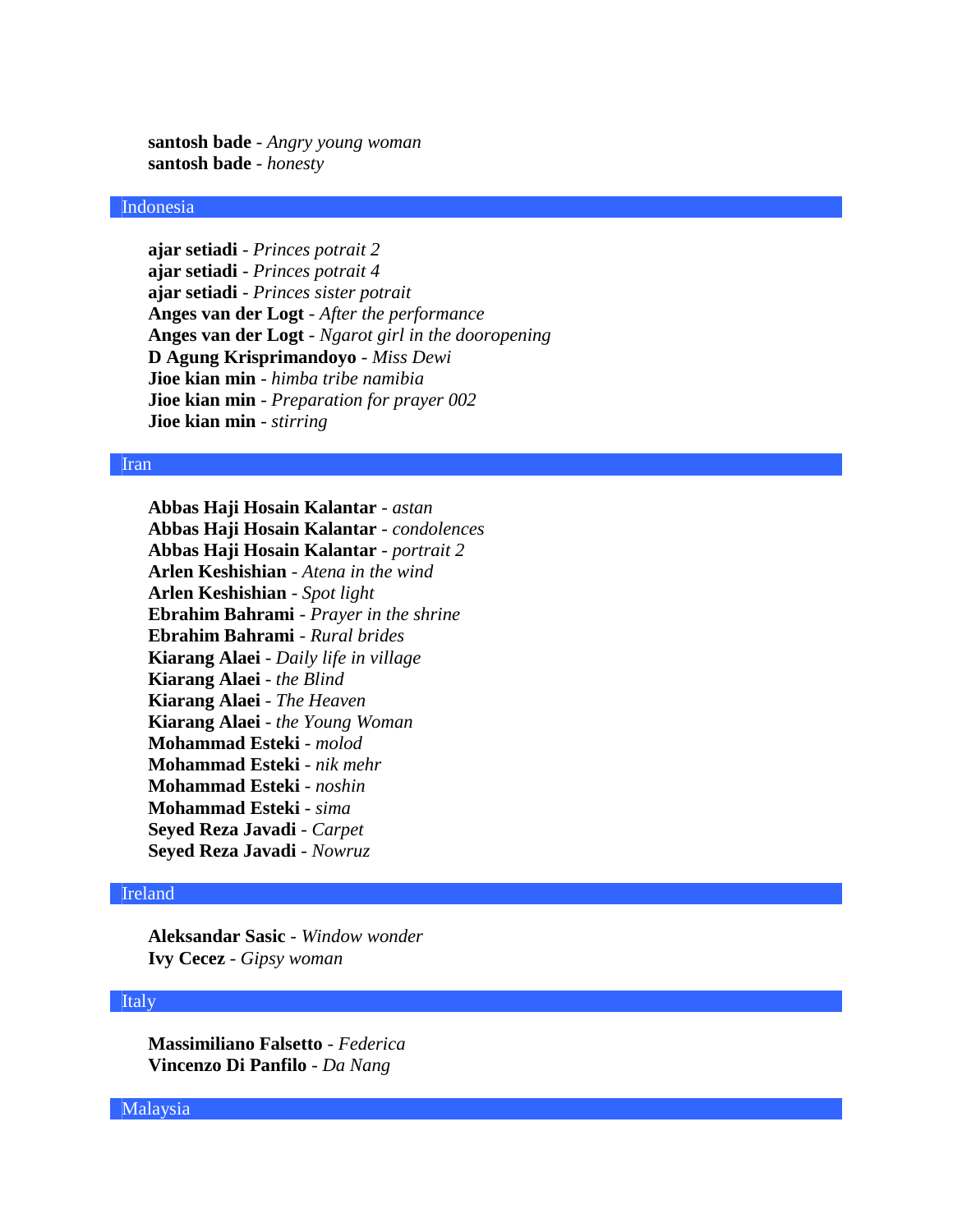**Edwin Ong Wee Kee** - *Lady Penan* **Edwin Ong Wee Kee** - *Lun Bawang Beauty* **Hsiang Hui Sylvester Wong** - *Boeyi Lady 031* **Hsiang Hui Sylvester Wong** - *Model Art 043* **Hsiang Hui Sylvester Wong** - *Village Lady 021*

### Russian Federation

**Alexey Ivashchuk** - *Anna* **Alexey Ivashchuk** - *Polina2022-1080* **Alexey Ivashchuk** - *Schoolgirl* **Alexey Ivashchuk** - *Valerie*

#### Serbia

**Vojislav Pesterac** - *Life goes on 5882*

# Singapore

**Lee Eng Tan** - *Teahouse lady prepares tea 5*

### Spain

**JOAQUIN SALINAS D' ANGLADA** - *AZUL ANGELICAL 2* **JOAQUIN SALINAS D' ANGLADA** - *ESTUDIO DE ESNUDO 30* **JOAQUIN SALINAS D' ANGLADA** - *IRINA 20* **JOAQUIN SALINAS D' ANGLADA** - *IRINA 5*

### Taiwan

**CHIDI CHEN** - *Dreamy Water Nude* **CHIDI CHEN** - *Nude in White Gauze*

# USA

**Bob Chiu** - *Kenyan fashion27* **Donald DeDonato** - *Mary* **Donald DeDonato** - *Pretty Peighton* **Kevin Bacher** - *Tristen Draped* **SHIRLEY TRINH** - *Kimono* **SHIRLEY TRINH** - *Ly*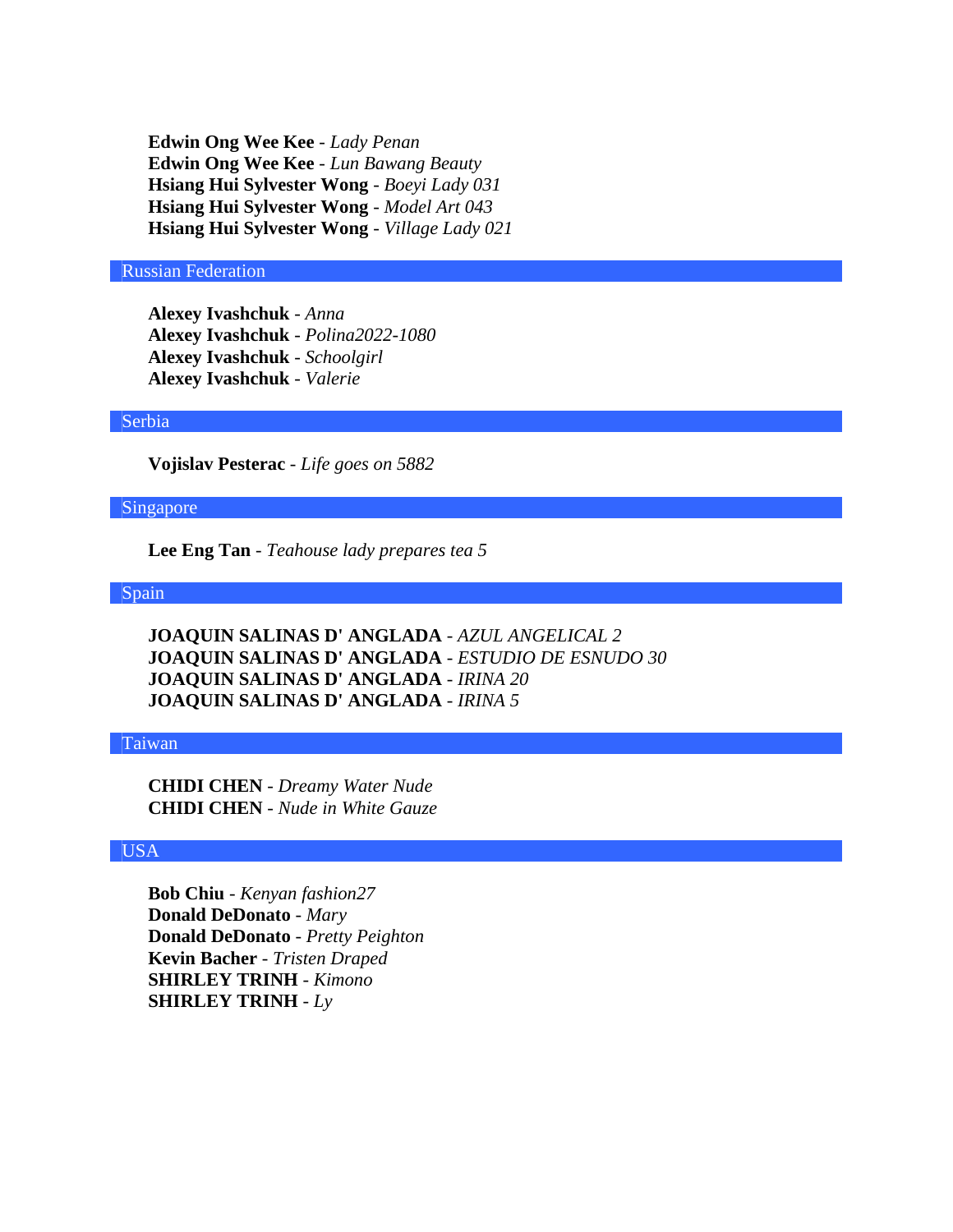7<sup>th</sup> Circular Exhibition of Photography

# **"DPW FOUR COUNTRY CIRCUIT 2022"**

**Salon Montenegro**

**PSA** 2022-225

#### **Accepted** Theme **C) Open Color**

# Argentina

**Hector Rabinovich** - *contando monedas* **Hector Rabinovich** - *tristeza*

# Australia

**Kerrie Gerlach** - *Rural Sunrise* **Rob Oyston** - *Explosion* **Rob Oyston** - *Friends Walking*

### Belgium

**Francis Nicoll** - *Mika 7* **Gerard Verbecelte** - *Matching* **Jean-Pierre Defraigne** - *Lignes de feu* **Leo Vangrieken** - *Blauwe dame* **Leo Vangrieken** - *Clown* **Lydia Horemans** - *Aventura Mol* **Lydia Horemans** - *Sing AlongMol.*

### Canada

**Danlei Ye** - *Fun in childhood15* **Francis King** - *Crossing The Misty* **Francis King** - *Mud Race 10* **Francis King** - *Traffic At The Bridge*

### China

**Changren Yu** - *Sunset* **Chao Gong** - *Sempoma* **Dongfeng Hu** - *Morning of Xin'an River* **Fang Liu** - *Deep courtyard* **Fang Liu** - *Literati in Garden* **Guomei Yang** - *Bird tree at a low ebb* **Guomei Yang** - *Harmony* **Guomei Yang** - *Warm home*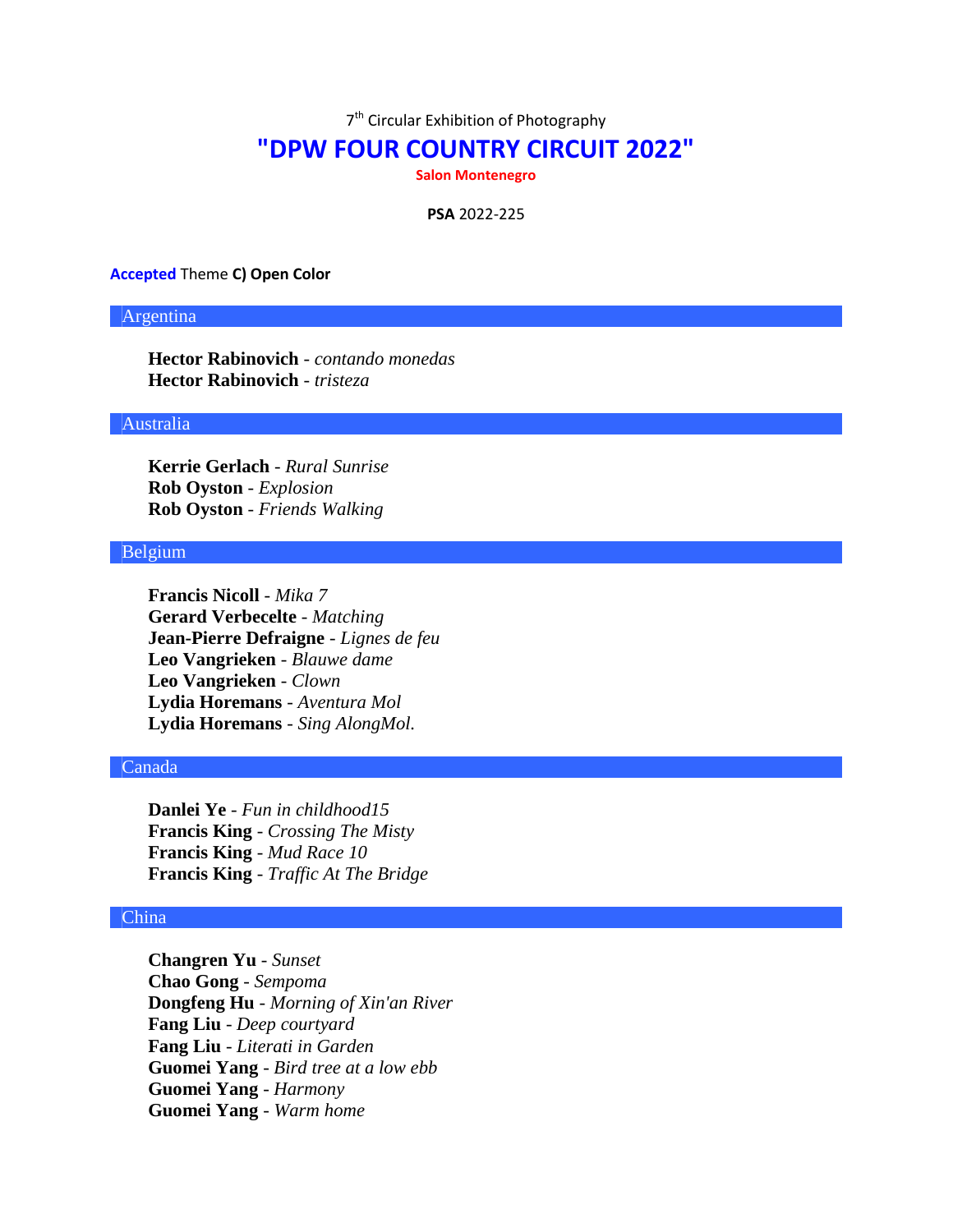**Hanxin Li** - *Bumper harvest in sight* **Hanxin Li** - *Charm of Blue and white pottery* **Hanxin Li** - *Grown-up gir* **Hanxin Li** - *The Peacock Goddess* **Jiangchuan Tong** - *Dragon Dancing* **Jiangchuan Tong** - *Red silk dance* **Jiangling Wen** - *Play* **Jiangling Wen** - *Savoring* **Jiangling Wen** - *You and me* **Jianjun Huang** - *Keep watching* **Jianping Liu** - *Sunglow* **Jie Zhang** - *oxygen* **Jie Zhang** - *painting* **Jingheng He** - *butterfly* **Jingheng He** - *Dinosaur Discovery* **Jingheng He** - *Duckling* **Jinli Zhao** - *Singing beneath pagodas* **Jurong Yu** - *Night tour 2* **Kebin Li** - *Heavenly earth* **Kebin Li** - *The old man* **Li Cui** - *ice river in snow mountain* **Liangping Qiu** - *Dinner* **Liangping Qiu** - *Princess Anna* **Ping Xu** - *Wandering in the paradise* **PU JIE** - *Chinese bride* **Quan Zou** - *Draw a face* **Quan Zou** - *rainy day* **Que Tan** - *Shadow Puppetry Maker 2* **Rong Jiang** - *Barber* **Rong Jiang** - *Being alone* **Rong Jiang** - *Immersed in games* **Shaoning Liu** - *Whisper* **Shuzhou Zhang** - *Viewing platform* **Wujiang Zhu** - *Beautiful night view of Yanan* **Wujiang Zhu** - *Brilliant night of ancient city* **Xianyong He** - *bravely explore a new world* **Xianyong He** - *love of mother* **Xiaofan Yang** - *bright eyes* **Xiaoping Chen** - *Running* **Xiaoping Chen** - *Starry Sky* **Xiaoping Xiang** - *sleeping baby 1* **Xiaoping Xiang** - *sleeping baby 2* **Xinglong He** - *Beijing Opera girl* **Xinglong He** - *girl in makeup* **Xinglong He** - *girl with butterflies* **Xiongbin Zuo** - *little panda* **Xiongbin Zuo** - *sleeping little angel*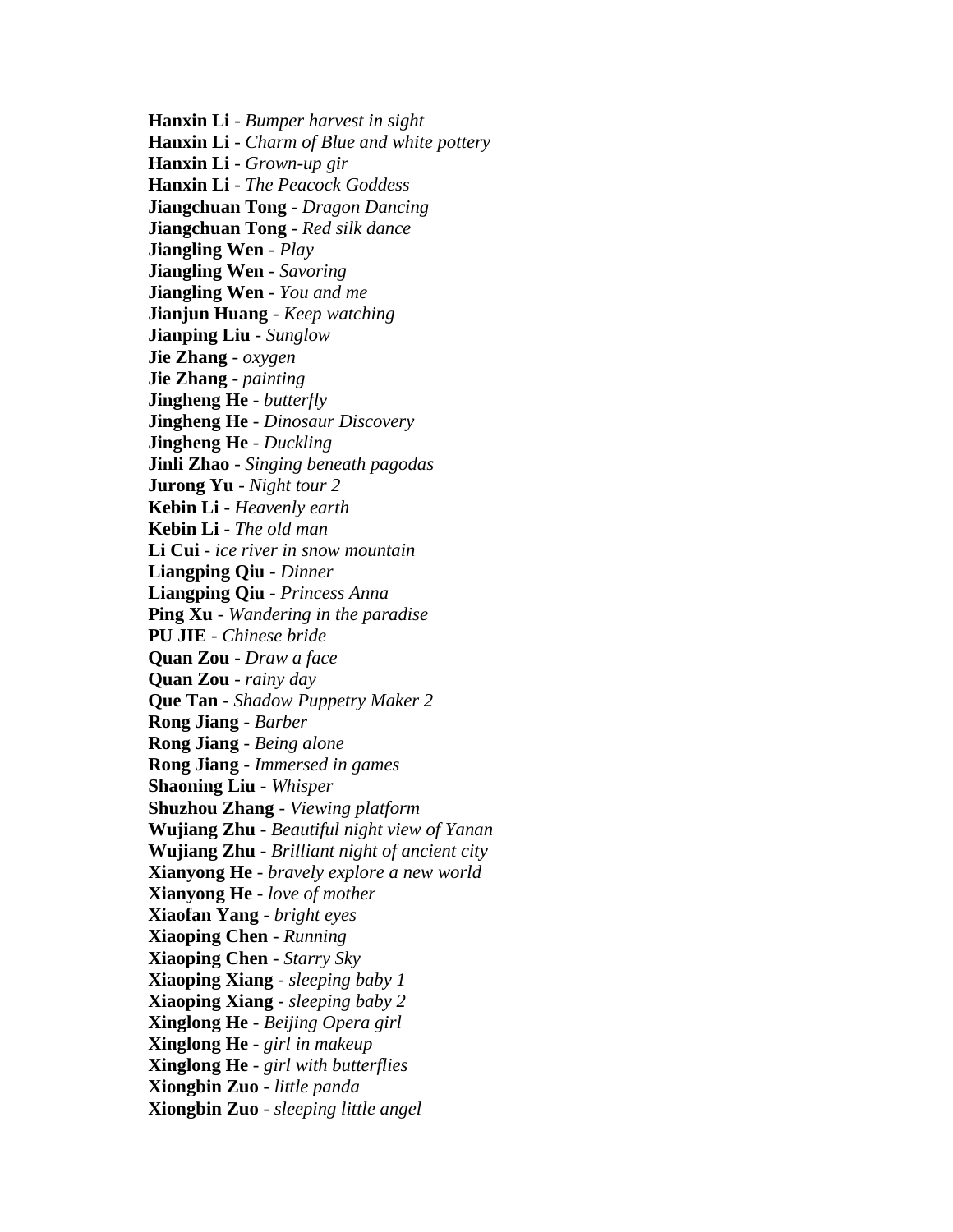**Yang Li** - *hope* **Yang Li** - *inverted reflection* **Yang Li** - *pregnant woman* **Yichi Wang** - *Movies in the countryside* **Yichi Wang** - *No resistance in the wind and snow* **Yiliang Yang** - *Man on the horse back 1* **Yingchun Zhang** - *Fishing* **Yingchun Zhang** - *Hazy village* **Yongjiang Zhang** - *Riding horse with whip* **Yonglin Sun** - *Celestial mountain village* **Yongquan Cao** - *Play Waist Drum 6* **Yunfeng Zhang** - *Classical beauty* **Yunfeng Zhang** - *girl with blue hat* **Yunfeng Zhang** - *Red fruit* **Zaijian Dong** - *Buddhist kingdom* **Zaijian Dong** - *Childhood in a stilted building* **Zhenyang Mei** - *Polishing* **Zuping Zhang** - *Tranquil*

#### Cyprus

# **GEORGE YIALLOURIS** - *DIVA ELEFTHERIA THEATER 16* **GEORGE YIALLOURIS** - *LIMNITIS WINDOW*

Denmark

**Thomas A. Christensen** - *In the fog-16*

England

**Charles Ashton** - *Measuring Up*

# Finland

**Juha Jokinen** - *Druid and Fox* **Juha Jokinen** - *Fine art portrait 1* **Juha Jokinen** - *Portraiture 12* **Timo Valpasvuo** - *IGOR*

### France

**Christian Mangeot** - *Palais des papes, Avignon-1*

# **Germany**

**Manfred Kluger** - *bird of fire-1* **Manfred Kluger** - *golden girl-1*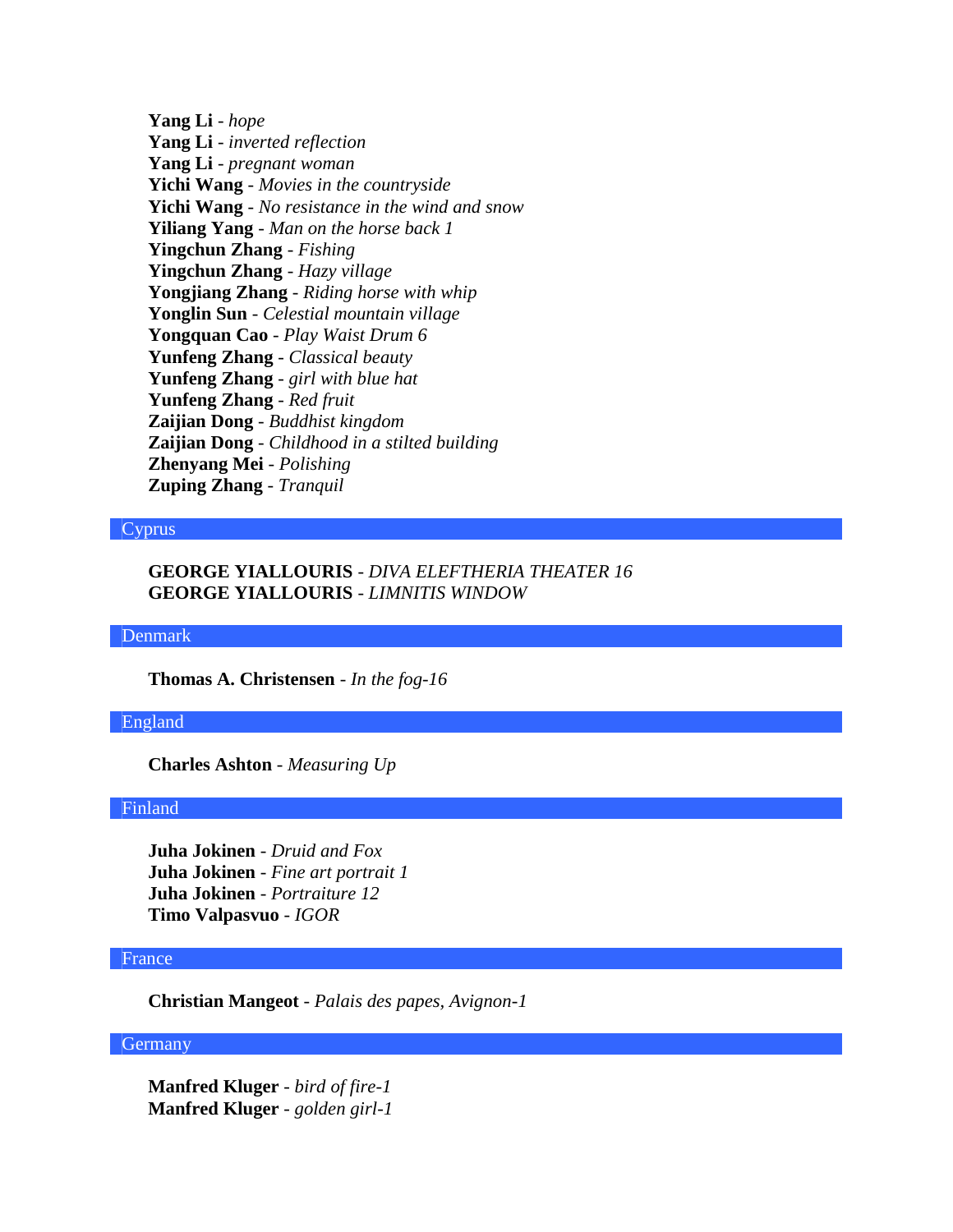**Mona Moraht** - *Manarola* **Mona Moraht** - *togetherness*

### Hong Kong

**Arnaldo Paulo Che** - *Elephant fighting 1* **Arnaldo Paulo Che** - *Lantern Festival 7* **Arnaldo Paulo Che** - *Temple Festival 1* **Ching Ching Chan** - *Aquatic Blossom 009* **Ching Ching Chan** - *Look After 003* **DIANA CHAN** - *Meeting up* **DIANA CHAN** - *Rowing in water flower* **DIANA CHAN** - *The Heart Road*

#### Hungary

**Zoltan Lokos** - *Shopwindow 1*

### Indonesia

**ajar setiadi** - *The Red Girl 9833* **Anges van der Logt** - *Walking the dog* **D Agung Krisprimandoyo** - *Tengger Village* **D Agung Krisprimandoyo** - *White Rooster* **Jioe kian min** - *jumping*

#### Iran

**Abbas Haji Hosain Kalantar** - *damavand* **Abbas Haji Hosain Kalantar** - *pasta* **Abbas Haji Hosain Kalantar** - *target* **Arlen Keshishian** - *Bloomer* **Arlen Keshishian** - *Perspective* **Ebrahim Bahrami** - *laughter* **Ebrahim Bahrami** - *Reborn* **Hossein Zare** - *Best Friends* **Hossein Zare** - *Fallen* **Hossein Zare** - *Life* **Hossein Zare** - *The Last Surviving* **Kiarang Alaei** - *Homeless* **Kiarang Alaei** - *the Stroller* **Kiarang Alaei** - *the Wind rises* **Mirali Parandak** - *Bahar* **Mirali Parandak** - *Craft shop* **Mirali Parandak** - *Old texture and geometric* **Mohammad Esteki** - *living in silence* **Mohammad Esteki** - *margaret*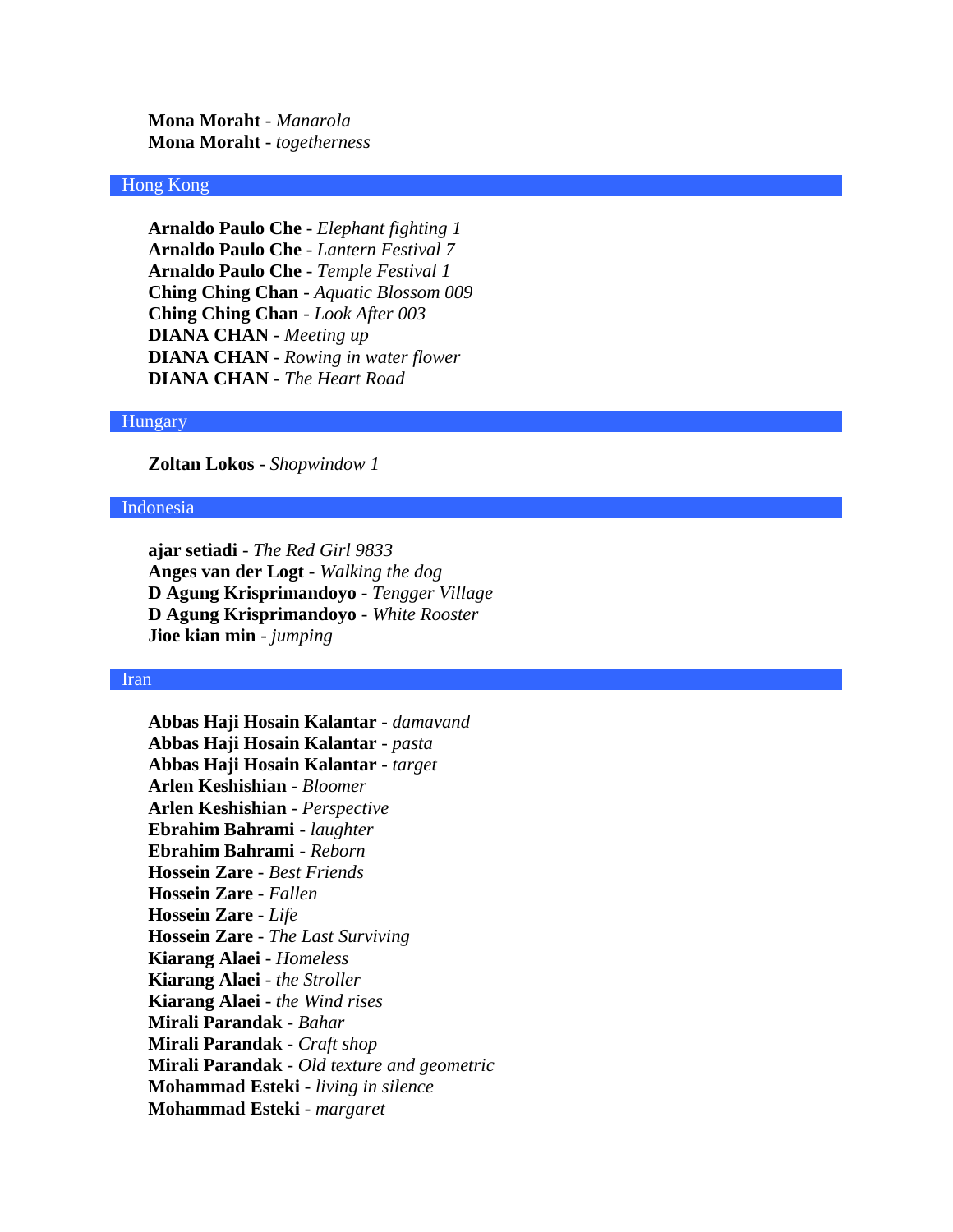**Mohammad Esteki** - *move* **Mohammad Esteki** - *simple life*

#### Ireland

**Ivy Cecez** - *Red house with couple*

### Italy

**Massimiliano Falsetto** - *Bianca* **Massimiliano Falsetto** - *the turkish bath*

### Malaysia

**Hsiang Hui Sylvester Wong** - *Chan Temple 051* **Hsiang Hui Sylvester Wong** - *Hoi Fisherman 031*

### Qatar

**Ahmed Mohamed Hassan** - *Fat Hen*

### Romania

**Ovi D Pop** - *Frame in* **Ovi D Pop** - *The Seasons`s Labyrinth* **Sarb Vasile** - *People with hay 2* **Sarb Vasile** - *The fortress in the city of Alba Iulia*

# Russian Federation

**Alexey Ivashchuk** - *Ekaterina -1080* **Alexey Ivashchuk** - *Elena I* **Alexey Ivashchuk** - *Lera in the hat* **Alexey Ivashchuk** - *Redhead Annie*

# Serbia

**Borislav Milovanovic** - *Potatoes* **Vojislav Pesterac** - *Bane 7562*

# Singapore

**Lee Eng Tan** - *Creepy Doll 15* **Lee Eng Tan** - *Eagle Hunter 23*

#### Spain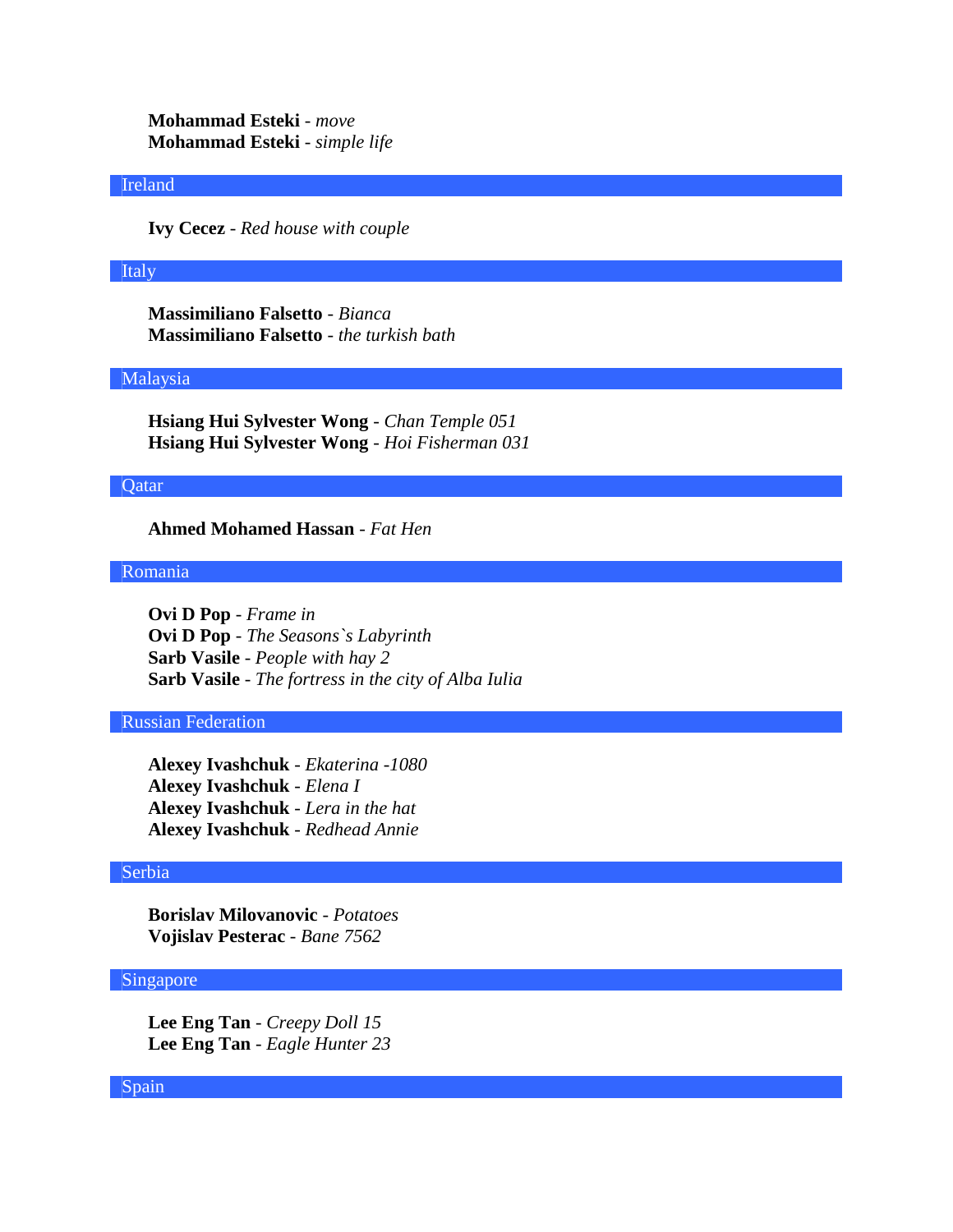**JOAQUIN SALINAS D' ANGLADA** - *NUNCA DEJES DE MIRARME 5* **JOAQUIN SALINAS D' ANGLADA** - *RESPLANDOR EN LA BAHIA* **Manel Puigcerver** - *Dancer lover* **Manel Puigcerver** - *Her lines*

### Taiwan

**CHIDI CHEN** - *Gymnastic Ball Player* **Ya-Chen Su** - *Dance with powder* **Ya-Chen Su** - *Flying under the Water*

#### USA

**Donald DeDonato** - *Calling Out* **Jie Fischer** - *Animal portraits1* **Jie Fischer** - *The call of the wild7* **Kevin Bacher** - *Fire and Ice* **Lillian Roberts** - *WF Bee-Eater 3 Males on Perch* **Terry Dickerson** - *Authority*

7<sup>th</sup> Circular Exhibition of Photography

# **"DPW FOUR COUNTRY CIRCUIT 2022"**

**Salon Montenegro**

**PSA** 2022-225

**Accepted** Theme **D) Open Monochrome**

#### Argentina

**Hector Rabinovich** - *cafetín* **Hector Rabinovich** - *fumando un pucho*

## Australia

**Jenni Horsnell** - *Honeyeater and Blossom* **Rob Oyston** - *Bringing a Stick*

#### Bangladesh

**Sikder Ahmed** - *Emptiness* **Sikder Ahmed** - *Playing together*

# Belgium

**Gerard Verbecelte** - *Along the channel*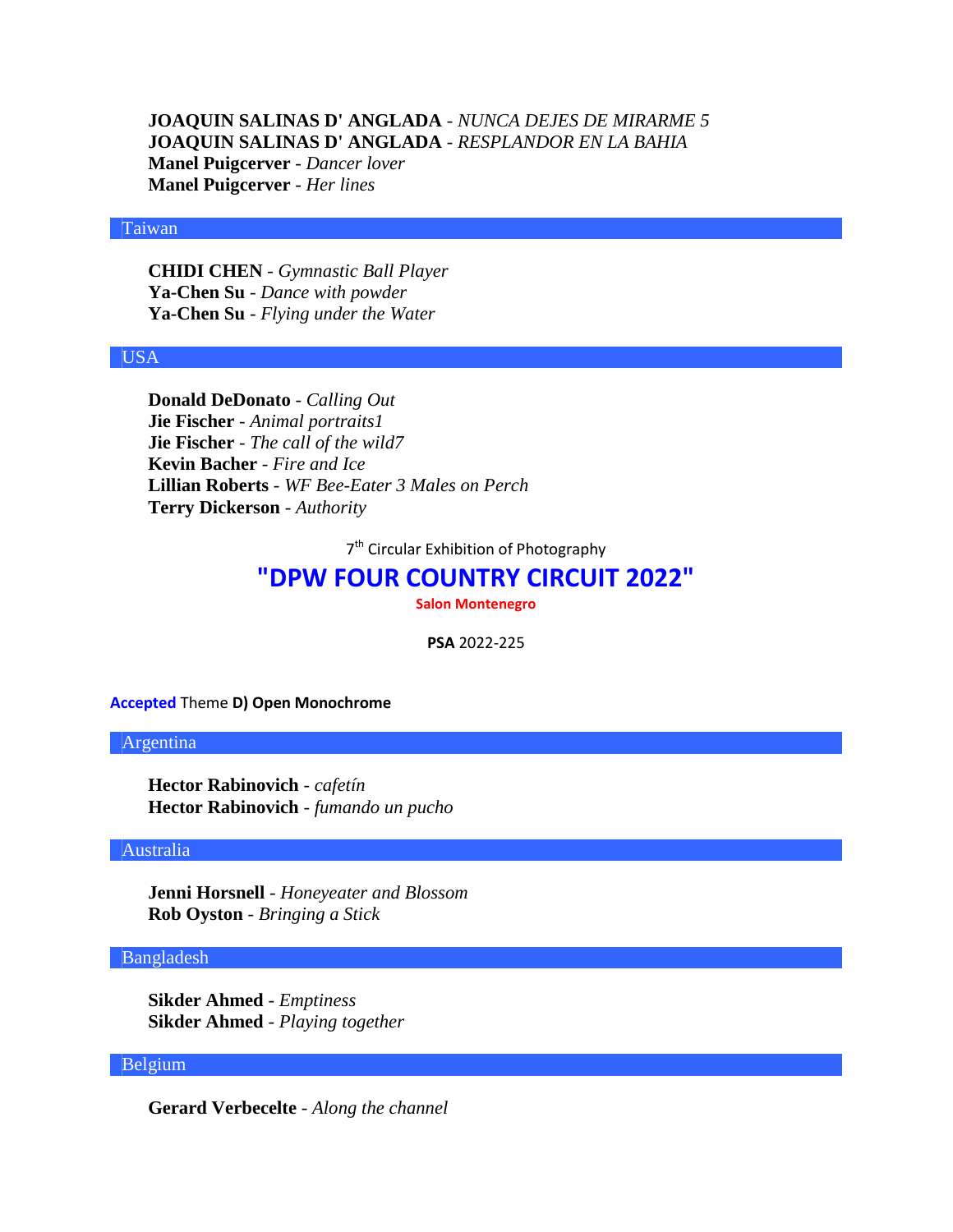#### **Gerard Verbecelte** - *Standing in the fog*

#### Canada

**Danlei Ye** - *Iranian street corners7* **Francis King** - *Sandhill Crane Marching* **Harvey Rogers** - *Robert's Smile* **Harvey Rogers** - *You Are In My Head* **Kathryn Delany** - *On Watch* **Kathryn Delany** - *Sheltering In The Acacia Tree* **Kathryn Delany** - *Zebra Companions* **Nick Delany** - *Haystack Rock*

### China

**Changren Yu** - *Mist over Oujiang River* **Changren Yu** - *Misty rain in ancient village* **Dengrong Gan** - *Black and white* **Dongdong Xu** - *Hoodwink* **Dongdong Xu** - *old and young women* **Dongdong Xu** - *watching you* **Dongfeng Hu** - *Fly to the air* **Fang Liu** - *Another side* **Gaochao Hong** - *Farming* **Gaochao Hong** - *Winter herding* **Guizhong Guo** - *Convert of soul* **Guizhong Guo** - *Curious* **Hanxin Li** - *Elf in the snow* **Hanxin Li** - *Exotic charm* **Hanxin Li** - *Peacock love* **Hanxin Li** - *Starry sky over Miao village* **Jiangbin Chang** - *A hawk spreads its wings* **Jiangbin Chang** - *Back from fishing 2* **Jiangchuan Tong** - *Hui-style* **Jiangling Wen** - *Dream* **Jiangling Wen** - *Look forward* **Jiangling Wen** - *Twins* **Jiangling Wen** - *Yearned for* **Jianjun Huang** - *Boating* **Jianjun Huang** - *Facial Masks* **Jianjun Huang** - *Paradise of birds* **Jianjun Huang** - *Perch on the reef* **Jie Zhang** - *goldfish and girl* **Jinli Zhao** - *Amboseli after rain* **Jinli Zhao** - *Return to home with the wind* **Jurong Yu** - *Elks* **Jurong Yu** - *In the wind and snow*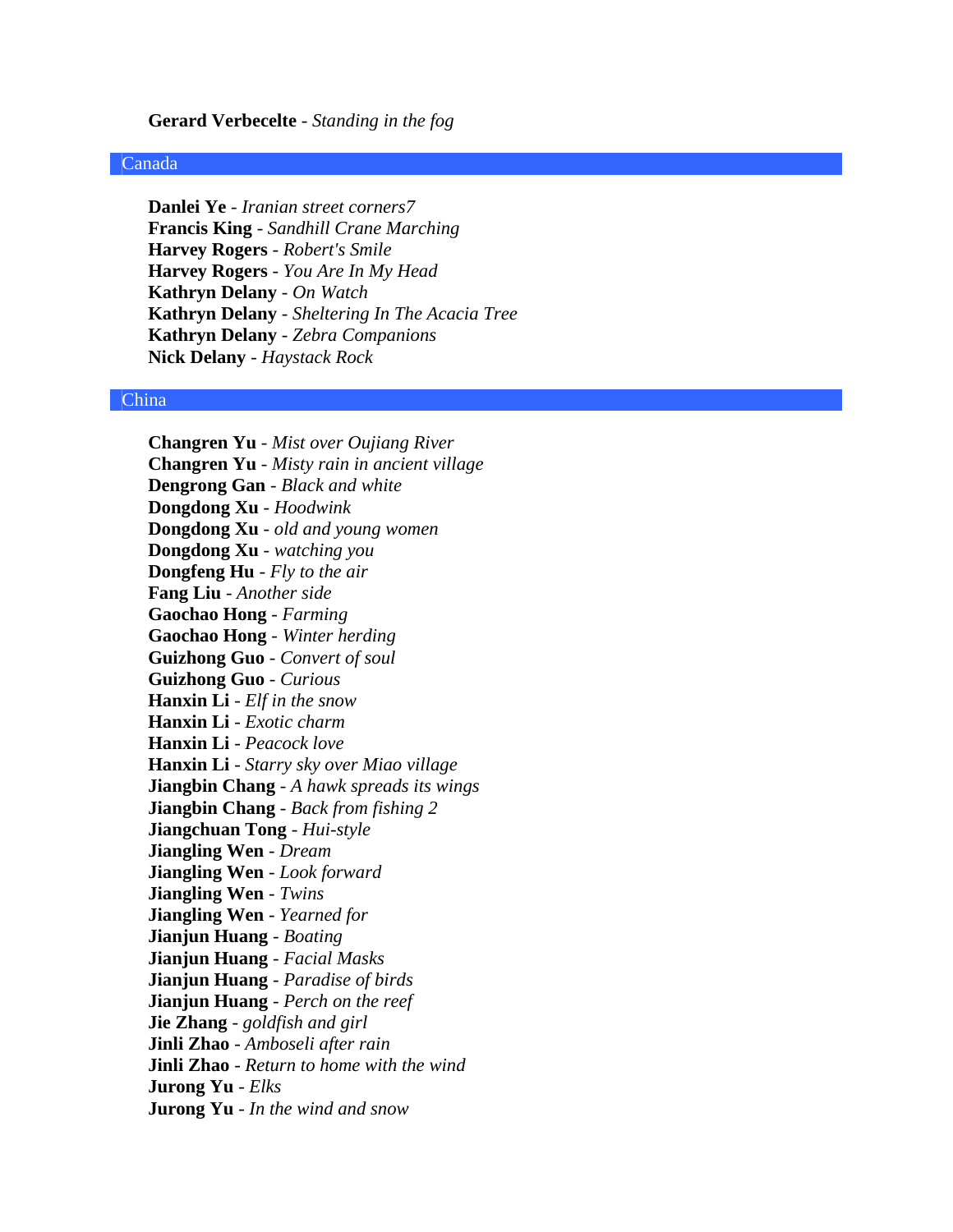**Jurong Yu** - *Life in Daliangshan 3* **Liangping Qiu** - *Portrait of Princess Anna* **Min Li** - *Family of Polar Bears 5* **Min Li** - *Natural World 14* **PU JIE** - *newborn* **PU JIE** - *on father's hand* **Quan Zou** - *brothers* **Quan Zou** - *little fish* **Quan Zou** - *sisters* **Que Tan** - *Herds 7* **Que Tan** - *Horses* **Rong Jiang** - *Barbershop* **Shihai Shao** - *Herds 2* **Shihai Shao** - *Stare 1* **Shuzhou Zhang** - *At the race course 7* **Xianyong He** - *deep love* **Xianyong He** - *Family portrait* **Xianyong He** - *Painted skin* **Xianyong He** - *pregnant mother* **Xiaofan Yang** - *Funny Things in Childhood* **Xiaofan Yang** - *Peep* **Xiaofan Yang** - *sisters and kitten* **Xiaoping Chen** - *Beautiful Palace* **Xiaoping Chen** - *Row a Boat* **Xiaoping Xiang** - *born* **Xiaoqing Zhang** - *Charming Performance* **Xiaoqing Zhang** - *Happy Moment 1* **Xiongbin Zuo** - *friends* **Yang Li** - *curve of body* **Yang Li** - *pregnancy* **Yaping Ma** - *Foggy dawn* **Yaping Ma** - *Think of* **Yichi Wang** - *Rhythm 2* **Yiliang Yang** - *Beautiful Horses 3* **Yongquan Cao** - *Fairyland 9* **Yongquan Cao** - *The Beauty 6* **Yunfeng Zhang** - *Branch crown* **Zaijian Dong** - *sacrifice* **Zaijian Dong** - *waiting* **Zhenyang Mei** - *Diving platform* **Zhenyang Mei** - *Elements of life*

#### **Cyprus**

**GEORGE YIALLOURIS** - *TAYA 03* **Thanasis Hadjipavlou** - *Free spirited*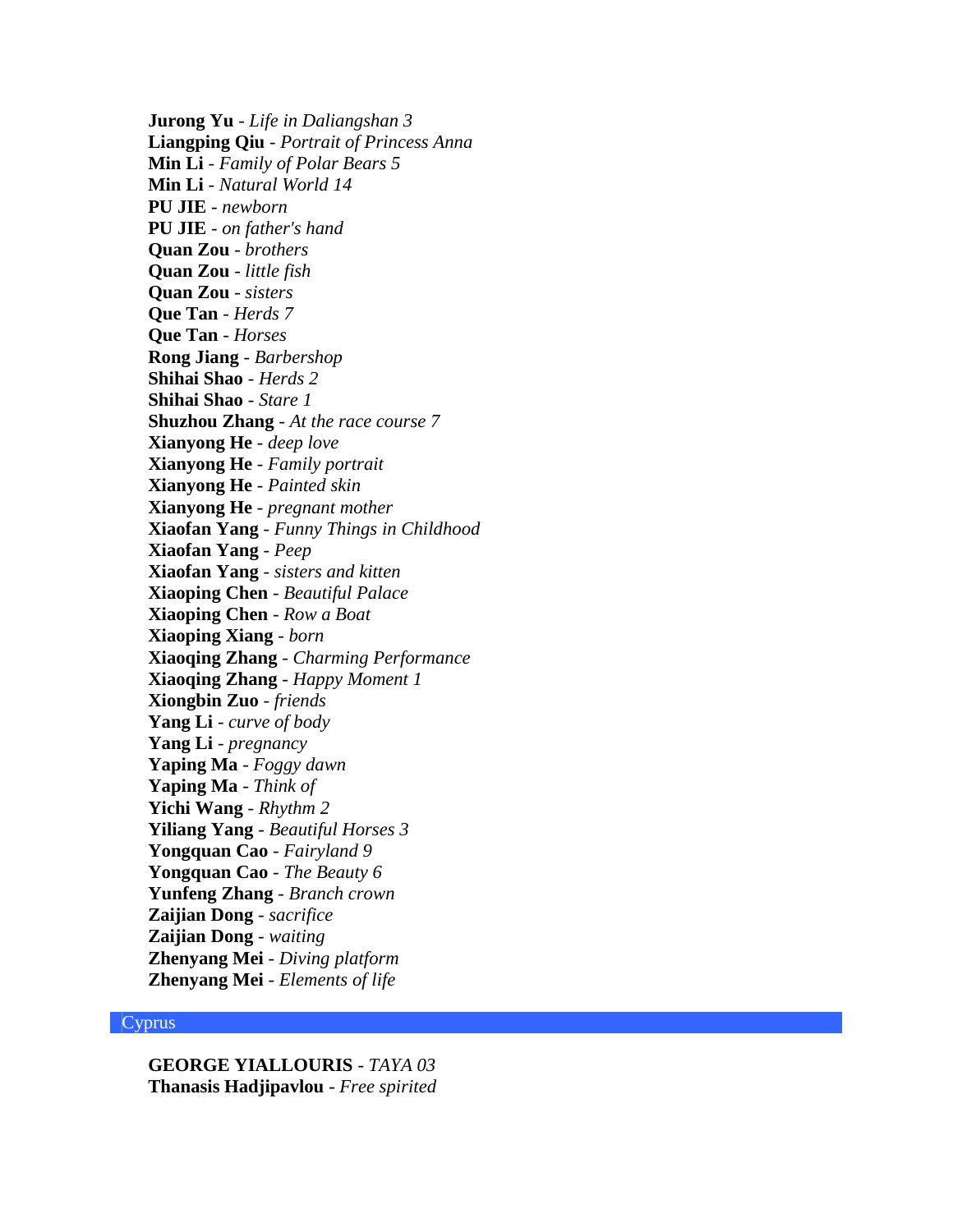# Denmark

**Thomas A. Christensen** - *Hey you-10*

### England

**Charles Ashton** - *Masked* **jennifer margaret webster** - *I Feel half a woman*

#### Finland

**Juha Jokinen** - *Drops 5* **Juha Jokinen** - *Figure 2* **Juha Jokinen** - *Figure and glass*

#### France

**Christian Mangeot** - *SW Exhibition*

#### Hong Kong

#### Hungary

**Zoltan Lokos** - *In the room 1* **Zoltan Lokos** - *Transformer room*

# India

**santosh bade** - *back2back* **santosh bade** - *bhupali* **santosh bade** - *nude clock*

# Indonesia

**ajar setiadi** - *Learning Cogklak 0881* **ajar setiadi** - *Levitation 7832*

**Arnaldo Paulo Che** - *Blue City 10* **Arnaldo Paulo Che** - *Charging 25* **Arnaldo Paulo Che** - *Let me go 3* **Ching Ching Chan** - *Blinded* **Ching Ching Chan** - *Hidden 03* **DIANA CHAN** - *Diligent worker* **DIANA CHAN** - *Mantis* **DIANA CHAN** - *Winter Romances* **VOON WAH WONG** - *feeding cuckoo birds* **VOON WAH WONG** - *Liangshan Children 09*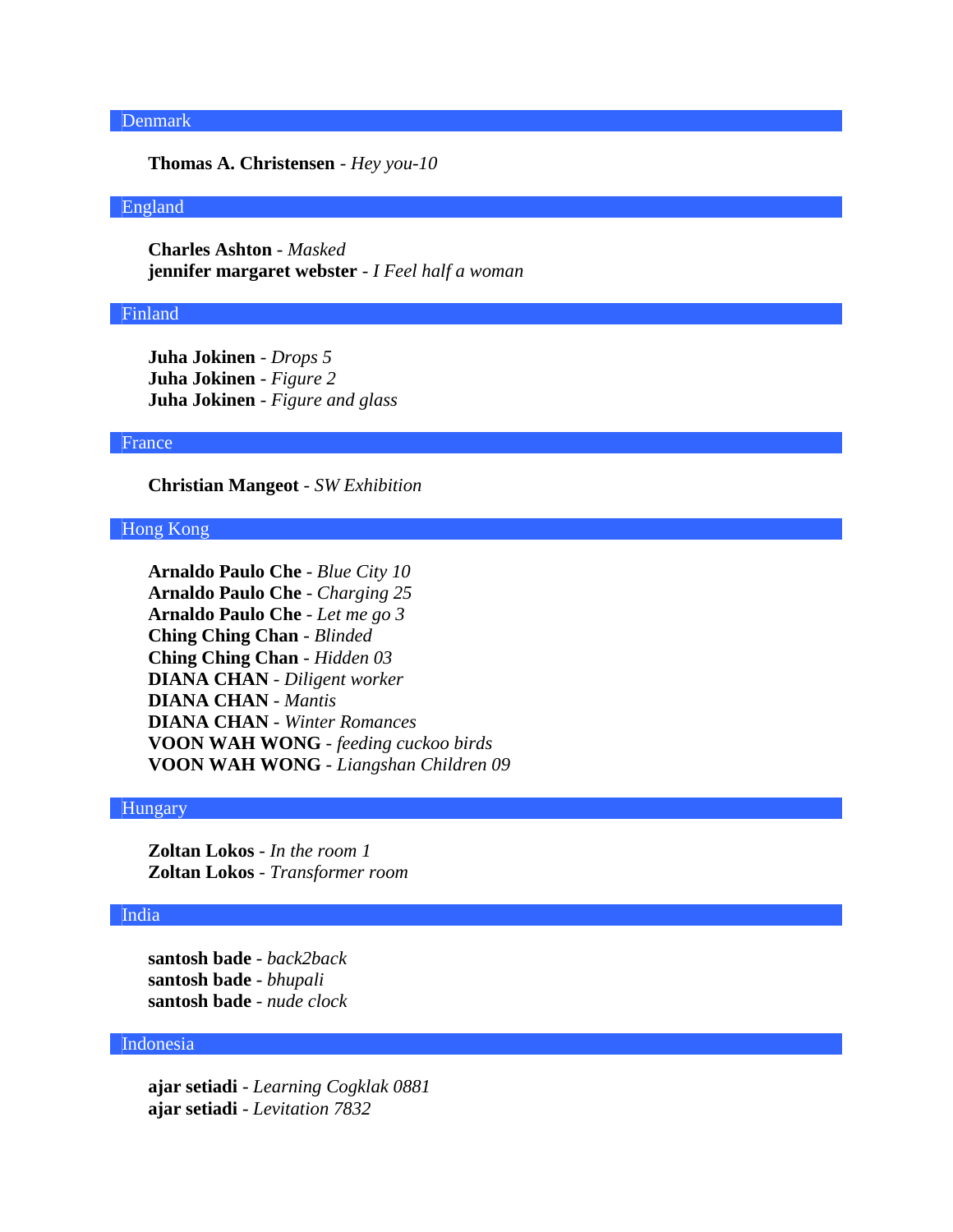**ajar setiadi** - *The Blue Balerina1467* **Anges van der Logt** - *Borobudur in the morning mist* **Jioe kian min** - *the affection of the horseman*

# Iran

**Abbas Haji Hosain Kalantar** - *desert curve* **Abbas Haji Hosain Kalantar** - *sun desert* **Arlen Keshishian** - *merge of sadness* **Arlen Keshishian** - *Siren* **Ebrahim Bahrami** - *predestination* **Hossein Zare** - *Protect* **Hossein Zare** - *Protector* **Hossein Zare** - *Steps* **Hossein Zare** - *Wrong Way* **Kiarang Alaei** - *loyalty* **Kiarang Alaei** - *the Mother* **Kiarang Alaei** - *Through a local road in Fouman* **Mirali Parandak** - *Snow Footprints* **Mohammad Esteki** - *beutiful eyes* **Mohammad Esteki** - *cry under water* **Mohammad Esteki** - *Old history*

### Ireland

**Aleksandar Sasic** - *G window* **Ivy Cecez** - *Catch*

#### Italy

**Massimiliano Falsetto** - *billiard room* **Massimiliano Falsetto** - *she excluded* **Vincenzo Di Panfilo** - *The friend*

#### Malaysia

**Edwin Ong Wee Kee** - *Lawas Buffalo* **Edwin Ong Wee Kee** - *Sibu Tailor*

### **Qatar**

**Ahmed Mohamed Hassan** - *Flower Museum BW*

# Romania

**Ovi D Pop** - *Locked* **Ovi D Pop** - *Served*